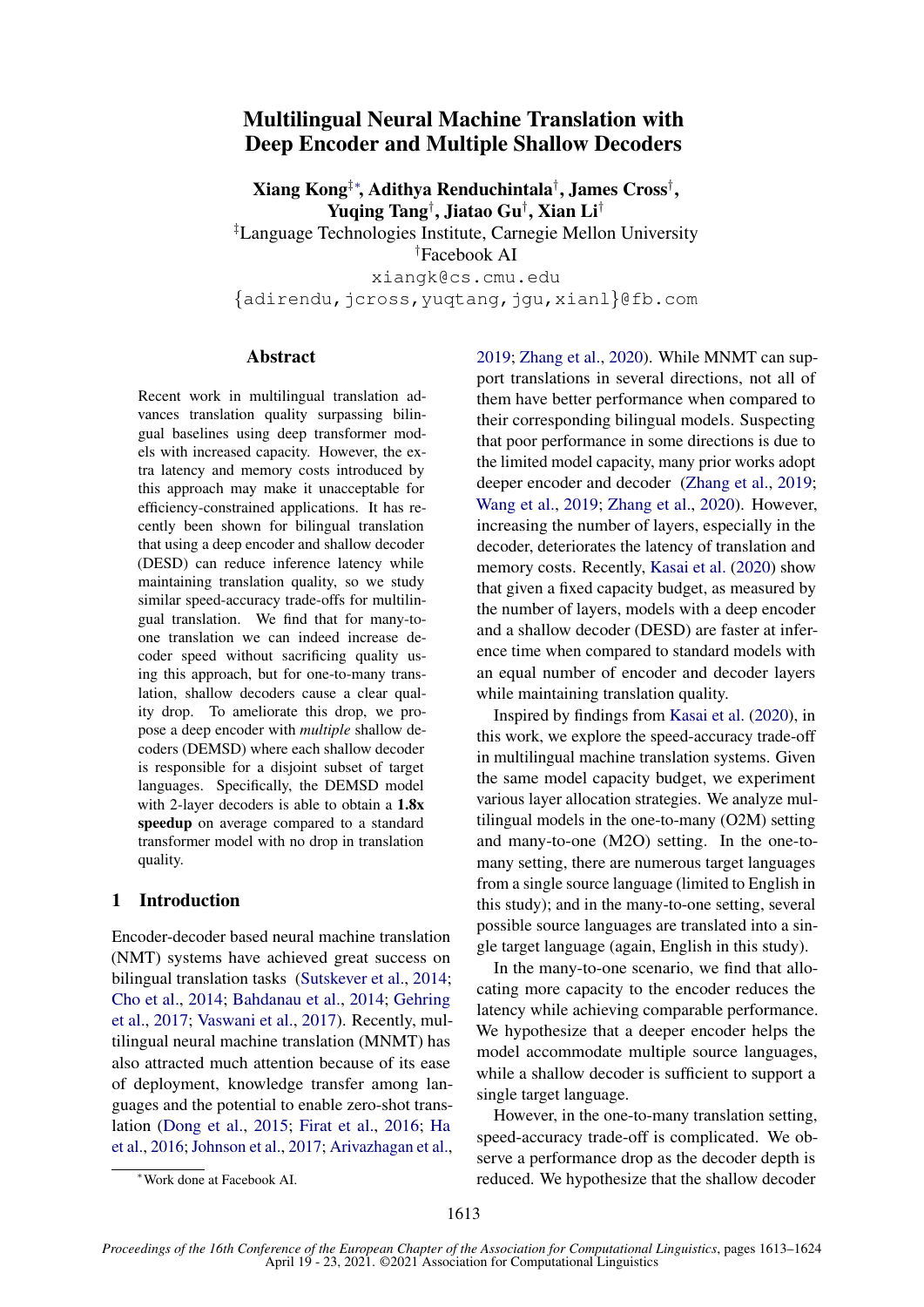can no longer model several different target languages adequately. With the goal of obtaining low latency while maintaining translation quality, we propose using *multiple* shallow decoders where each decoder is responsible for a subset of the target languages. Clearly, the introduction of multiple shallow decoders increases the size of our model. However, at inference time only one shallow decoder will be used, thus not adding latency or memory costs. With multiple target languages and decoders, one natural question is how to assign each target language to one of these decoders. We investigate several methods to assign each target language to one of these shallow decoders. More details are in the Section [3.](#page-2-0) Experimental results on three multilingual translation corpora show the effectiveness of our method to improve translation accuracy with lower latency at the same time.

Our main contributions are summarized as follows:

- We extend the speed-accuracy trade-off study of DESD models from bilingual to multilingual machine translation tasks with various layer allocations.
- We show that on many-to-one translation, multilingual DESD models enable 1.8x speedup on average without sacrificing performance comparing to the baseline (equal model capacity).
- We further proposed shared encoder and *multiple* shallow decoders (DEMSD) for one-tomany setting again achieving 1.8x speed-up in decoding while preserving high-quality translations at the same time.

# 2 Deep encoder and shallow decoder (DESD) for multilingual NMT

Background The transformer-based NMT model [\(Vaswani et al.,](#page-9-1) [2017\)](#page-9-1) achieves state-ofthe-art performance on many translation tasks. It consists of an encoder and a decoder, each of which contains several stacked layers. Since the transformer relies entirely on the attention mechanism, it allows more parallelization compared to recurrent neural networks. Specifically, at training time, the computation can be parallelized both in the encoder and decoder. At inference time, due to the auto-regressive property, the decoder needs to generate tokens one by one.

However, the computation in the encoder is still parallelized given the source sentence. Therefore, the main latency of the transformer at inference time happens in the decoder, especially translating long sentences. Recently, [Kasai et al.](#page-8-8) [\(2020\)](#page-8-8) find that on bilingual machine translation tasks, putting more capacity of the transformer model to the encoder substantially reduces the decoding time and maintain the performance at the same time.

Because this deep encoder and shallow decoder model achieves a superior speed-accuracy trade-off on bilingual translation tasks, in this section, we try to understand the layer allocations of transformer on the multilingual neural machine translation task given the same capacity budget which is measured by the number of layers in the encoder and decoder. We first experiment with three multilingual translation corpora.

- ML50 [\(Tang et al.,](#page-9-5) [2020\)](#page-9-5): a large-scale multilingual translation dataset which contains 49 languages↔English and more than 200 million training sentence pairs in total. All data are collected from open-resource data such as WMT, IWSLT, WAT, TED, etc.
- TED8-Related [\(Wang et al.,](#page-9-6) [2020\)](#page-9-6): 4 low resource languages (Azerbaijani: az, Belarusian: be, Glacian: gl, Slovak: sk) and 4 relevant high resource languages (Turkish: tr, Russian: ru, Portuguese: pt, Czech: cs)
- TED8-Diverse [\(Wang et al.,](#page-9-6) [2020\)](#page-9-6): 8 languages without consideration for relatedness (Bosnian: bs, Marathi: hr, Hindi: hi, Macedonian: mk, Greek: el, Bulgarian: bg, French: fr, Korean: ko)

Instead of just trying the shallowest possible decoder (1-layer), we train models with various configurations on each of these three corpora. Other than the layer allocation, all the other hyperparameters and model configurations are the same among these models and the same training procedure is applied to these models (odel and training details are listed in Appendix [A.](#page-10-0)). To understand the speed and accuracy trade-off of the layer allocation, two metrics are reported:

- BLEU: the average tokenized BLEU score [\(Papineni et al.,](#page-9-7) [2002\)](#page-9-7) over all directions.
- DS: the decoding speed. It is measured by the number of tokens per second the system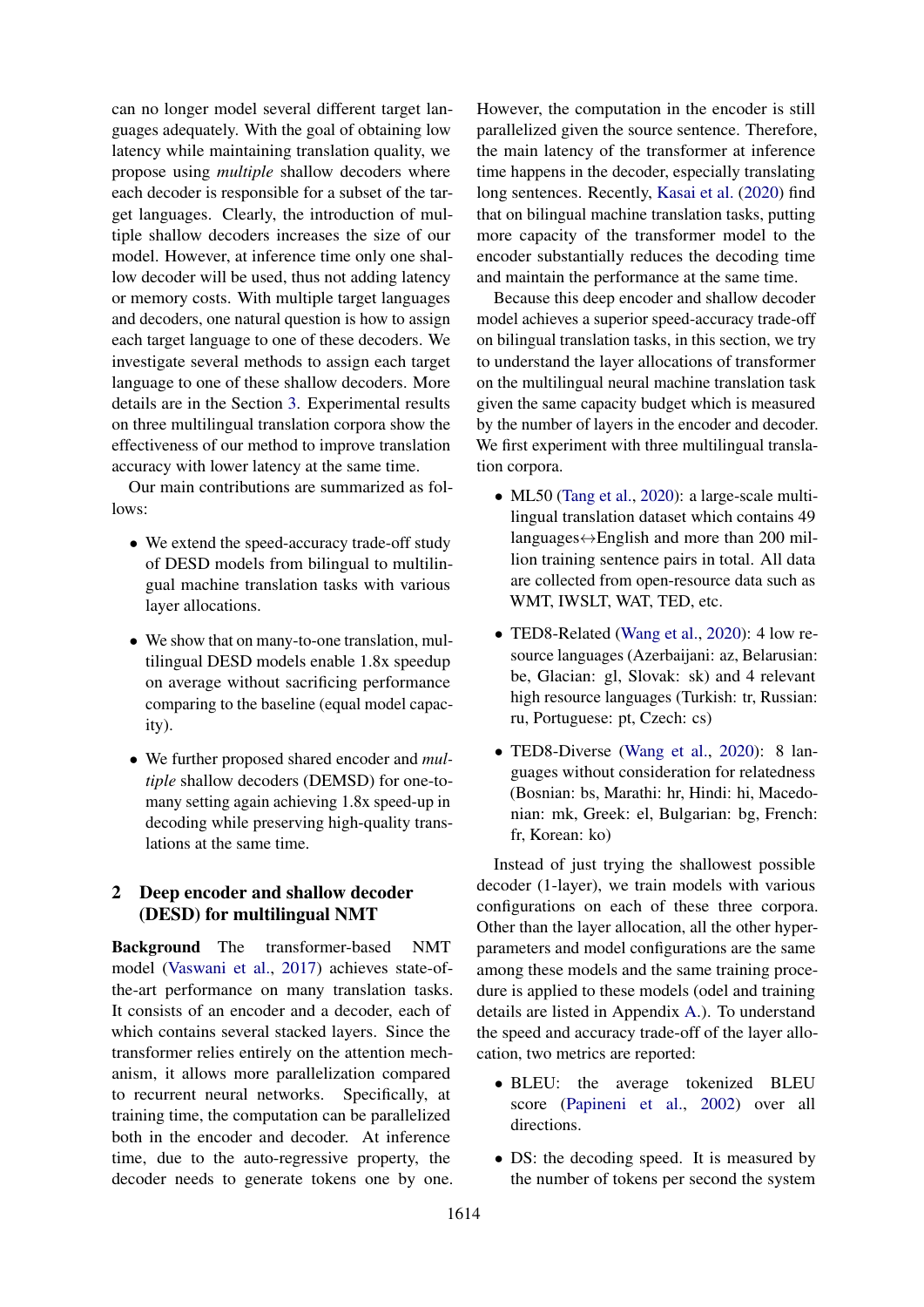<span id="page-2-1"></span>

Figure 1: Speed and accuracy trade-off of various layer allocations for O2M and M2O translations on ML50, TED8-Related and TED8-Diverse corpora. X-Y denotes X and Y layers in the encoder and decoder respectively. Best viewed in color.

translates given one sentence at a time on a single GPU.

The results are shown in Figure [1.](#page-2-1) Models with fewer decoder layers obtain higher decoding speed.

### 2.1 Many-to-one translation

In the M2O translation, there is no significant performance difference among these layer allocations. We hypothesize that this is because the deeper encoder learns better representations from a large number of source languages while on the decoder side only one language needs to be modeled. Therefore, given a more robust representation of source languages, the shallow decoder is able to generate high-quality translations. For example, the model with 10 encoder layers and 2 decoder layers obtain slightly better performance and a 1.8x speedup at the same time.

#### 2.2 One-to-many translation

However, in the O2M translation setting, although models with the shallower decoder have lower latency compared to the standard transformer (6-6), there is a clear performance drop in terms of translation accuracy, especially for models with just 1 or 2 decoder layers. We attribute this to the shallow decoder not having enough capacity to model a large number of target languages.

# <span id="page-2-0"></span>3 Deep Encoder and Multiple Shallow Decoders (DEMSD)

We have seen that in one-to-many translation, DESD models have a performance drop compared to the standard transformer. In order to preserve translation quality and low latency at the same time, we propose a model with a shared encoder and *multiple* shallow decoders (DEMSD), each of which is used to decode a subset of target languages. Although this will introduce more parameters, at inference time only one shallow decoder is needed for a given translation (since the output language is fixed) thus the model incurs no extra latency or memory costs. One natural question that arises when using this multiple-decoder approach is how to assign output languages to each of the decoders. In this section, we explore several language assignment methods to assign each target language (or language group) to one of these multiple decoders. As a result, each decoder only needs to handle a disjoint subset of target languages.

### 3.1 One language per decoder (EACH)

The simplest way is to use a separate decoder for each output language. As a result, we will have as many decoders as the number of target languages and each decoder only needs to model one language.

## 3.2 Random language set per decoder (RAND)

In this method, we assign a random set of languages to a single decoder. As the performance of the model will vary significantly based on the random assignment, we repeat this scheme with three different random assignments and report the average results. Instead of completely random grouping languages, we let each decoder handle a same number of languages but languages in one decoder are randomly grouped.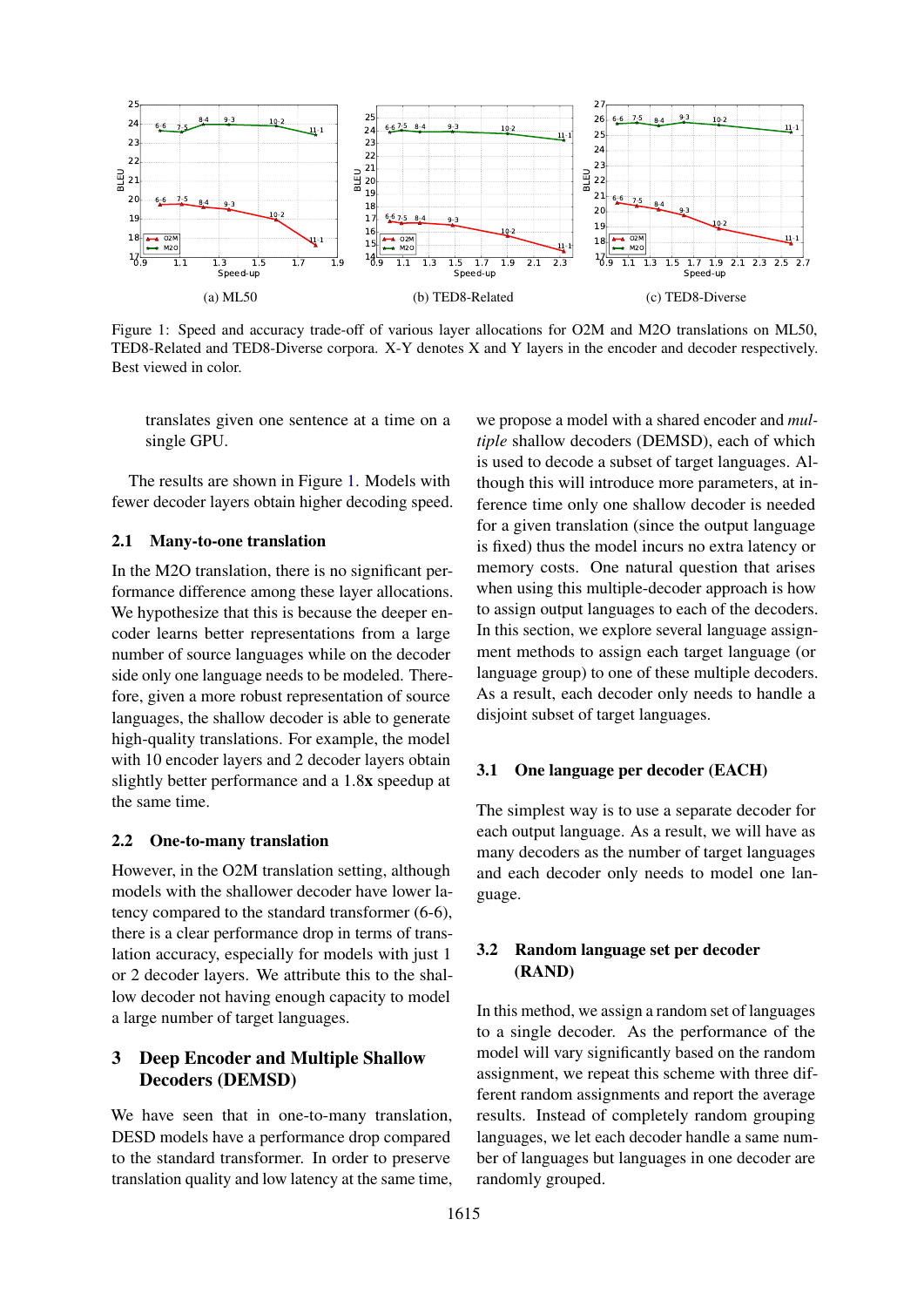<span id="page-3-0"></span>

| Language Family | Languages |
|-----------------|-----------|
| TURKIC          | az, tr    |
| <b>SLAVIC</b>   | be, ru    |
| <b>ROMANCE</b>  | gl, pt    |
| CZECH-SLOVAK    | sk, cs    |

Table 1: Language families in the TED8-Related corpus.

#### 3.3 One language family per decoder (FAM)

Another intuitive way for language assignment is to use linguistic features [\(Comrie,](#page-8-9) [1989;](#page-8-9) [Lewis,](#page-9-8) [2009;](#page-9-8) [Dryer and Haspelmath,](#page-8-10) [2013\)](#page-8-10), such as language family, typology, etc. In this method, we are guided by the intuition that languages from the same linguistic family share similar features which might be captured by a single decoder resulting in better performance. Thus, we group languages into several sets based on their linguistic families, and assign a family of languages to each decoder. As a result, we will have as many decoders as the number of language families in the target languages. We expect that in the same decoder, a better knowledge transfer will happen among languages in the same language family. For example, in the TED8- Related corpus, 8 target languages are split into 4 languages families which are TURKIC, SLAVIC, ROMANCE and CZECH–SLOVAK. The details are shown in Table [1.](#page-3-0) The language family-based assignment results on other corpora are shown in Appendix [B.](#page-10-1)

# 3.4 Pre-trained language embedding based assignment (EMB)

From [Johnson et al.](#page-8-6) [\(2017\)](#page-8-6), a common way to indicate the target language is prepending a target language token to the source sentence. With the goal of capturing the information of languages they represent, their embeddings are trained end-to-end with source-target sentence pairs. We call these embeddings as the language embeddings here. According to [Johnson et al.](#page-8-6) [\(2017\)](#page-8-6), these language embeddings are able to capture target language features in their training data. Therefore, we first extract them from a well-trained model and group target languages according to them. Finally, each group are assigned to one of these decoders.

#### 3.5 Self-taught assignment (ST)

One disadvantage of the pre-trained language embedding based grouping method is the need of a pre-trained machine translation model. It would

be better if the model assign each target languages to one of these multiple shallow decoders during the training automatically. We expect that given a fixed number of decoders and target languages, the model is capable of choosing the most appropriate decoders for each language.

Specifically, our model consists of a shared encoder,  $E$ , and  $N$  multiple decoders,  $D =$  $[D_1, D_2, ..., D_N]$ . Given a language L, the model will choose a decoder,  $D_i$  for training and translation so that the log probability of output sequence y given the input sequence x is  $\log p(y|x, E, D_i)$ where  $i=arg \max_{i} p(j|L_e)$  and  $p(\cdot|L_e)$  is the probability of each decoder being chosen given the language L and its language embedding vector  $L_e$ . Intuitively, our model will learn the distribution of each decoder being chosen given a language and choose the one with the highest probability. However, the arg max operation here is non-differenetiable thus during trainiing we consider the Gumbel-Softmax [\(Jang et al.,](#page-8-11) [2016\)](#page-8-11), a differentiable approximation of the arg max operation.

In Gumbel-Softmax, it models the  $p(j|L_e)$  as:

$$
p(j|L_e) = \frac{\exp(l_j + g_j)/\tau}{\sum_{k=1}^{N} \exp(l_k + g_k)/\tau}
$$
 (1)

where l is the logit and  $q=-\log(-\log(u))$  and  $u \sim \mathcal{U}(0, 1)$ . In the forward pass, the differentiable approximation of the arg max operation is used to choose the decoder for the input language and during the backward, the true gradient of the Straight-Through Gumbel-Softmax outputs is used. In our experiments, the temperature  $\tau$  is linearly reduced from 5 to 0.5. Finally, during training, the probability of the target sequence  $y$  given the source sentence  $x$  and multiple decoders  $D$  is:

$$
p(y|x) = \sum_{n=1}^{N} p(n|L_e)p_n(y|x)
$$
 (2)

where  $p_n(y|x)$  is the probability of y given x in the n-th decoder and  $p(n|L_e)$  is the probability of the nth decoder being sampled given the embedding of the language  $L$ . During inference, only the decoder with the highest probability will be used to decode the input sentences.

#### 4 Experiments

#### 4.1 Experimental setup

We conduct experiments on ML50, TED8-Related, TED8-Diverse multilingual machine translation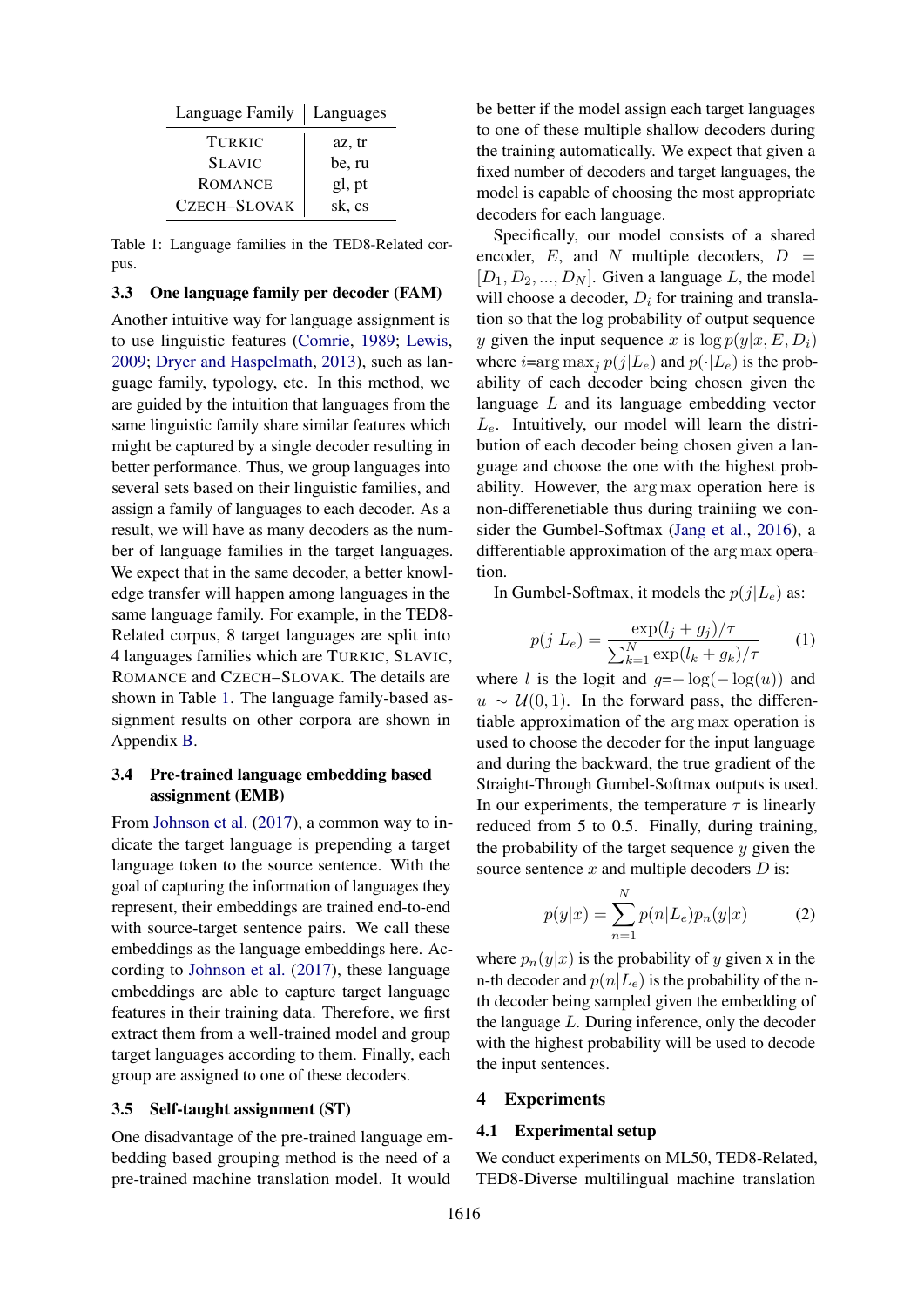<span id="page-4-0"></span>

| Method                                                | Abbrev.     |
|-------------------------------------------------------|-------------|
| One language per decoder                              | <b>EACH</b> |
| Random language set                                   | <b>RAND</b> |
| One language family per decoder                       | <b>FAM</b>  |
| Pre-trained Language embedding                        | <b>EMB</b>  |
| Self-taught                                           | <b>ST</b>   |
| (a) The abbreviations of language assignment methods. |             |
| Metric                                                | Abbrev.     |
| # parameters at training time                         | #TP         |
| # parameters at inference time                        | #DP         |
| Decoding speed                                        | DS          |
| # decoders                                            | #Γ<br>)EC   |

(b) The abbreviations of metrics.

Table 2: The abbreviations of language assignment methods and metrics.

corpora. ML50 [\(Tang et al.,](#page-9-5) [2020\)](#page-9-5) is an Englishcentral translation benchmark of 50 languages with publicly available training and evaluation sets, including high, mid, and extremely low resource directions. Following [Tang et al.](#page-9-5) [\(2020\)](#page-9-5), we adopt the 250k SentencePiece model [\(Kudo and Richard](#page-9-9)[son,](#page-9-9) [2018\)](#page-9-9) used in XLM-R [\(Conneau et al.,](#page-8-12) [2019\)](#page-8-12) to tokenize the dataset so that all languages share the same vocabulary. For TED8-Related, TED8- Diverse corpora, we follow the preprocessing steps in [Wang et al.](#page-9-6) [\(2020\)](#page-9-6).

Hyperparameters On ML50, we follow most of the standard hyperparameters in the transformerbase [\(Vaswani et al.,](#page-9-1) [2017\)](#page-9-1): 8 attention heads per layer, 512 model dimensions, 2048 hidden dimensions and 0.1 dropout. We train batches of 64k tokens using Adam [\(Kingma and Ba,](#page-9-10) [2014\)](#page-9-10) with  $\beta = (0.9, 0.98)$  and  $\epsilon = 10^{-6}$  and 0.1 label smoothing. The learning rate goes to 1e−3 within 4,000 steps, and then decays with the inverse square-root schedule. All models are trained for 100,000 steps. Furthermore, to mitigate the training data imbalance issue, the temperature sampling method is adopted [\(Arivazhagan et al.,](#page-8-7) [2019\)](#page-8-7) which is set as 5 in all experiments.

On TED8 corpora, a smaller transformer model with 512 model dimensions, 1024 hidden dimensions and 0.3 dropout is adopted. All models are trained for 40k steps with batches of 16k tokens with a smaller learning rate 2e−4. The other training procedure is the same as the ML50.

<span id="page-4-1"></span>

Figure 2: The BLEU score difference between models 10-2-EACH and 10-2 on TED8-Related  $(BLEU<sub>10-2-EACH</sub> - BLEU<sub>10-2</sub>)$ . (Left four languages are low-resourced and the right four are high-resourced.)

Evaluation metrics For all models, we evaluate on the checkpoint with the best validation loss and use beam size 5 and length penalty 1.0 in decoding. Besides reporting the average BLEU score over all languages, on ML50, we predefine high  $(> 1M)$ , mid (100K, 1M]) and low  $(< 100K$ ) resource languages according to their data sizes and average BLEU scores on each of them are also computed. For the evaluation speed, DS, it is measured by the number of tokens the system translates per second given one sentence at a time on a single GPU.

#### 4.2 Results

From Figure [1,](#page-2-1) we find that for O2M translation, models with 1- or 2-layer decoders have a clear performance drop compared to the standard transformer (6-6). Therefore, our main experiments adopt multiple shallow decoders with 1 and 2 decoder layers. Results on ML50 and TED8 corpora are shown in Table [3](#page-5-0) and [4](#page-5-1) respectively. For simplicity, we introduce the abbreviation of each language assignment method and evaluating metrics in Table [2.](#page-4-0)

One language per decoder (EACH) With this assignment method, models obtain superior performance on high and mid resource languages but poor results on low resource languages. On ML50, if each language has its own decoder, we find that it achieves great results on high resource languages  $(BLEU_H$  in rows 2 vs. 3 and 8 vs. 9 in Table [3\)](#page-5-0). We think that given enough training data, the shallow decoder has enough ability to model one language. However, it performs worse on the low resource languages compared with the baseline  $(BLEU<sub>L</sub>)$  between rows 2 vs. 3 and 8 vs. 9 in Table [3\)](#page-5-0). To further understand this assignment method, we also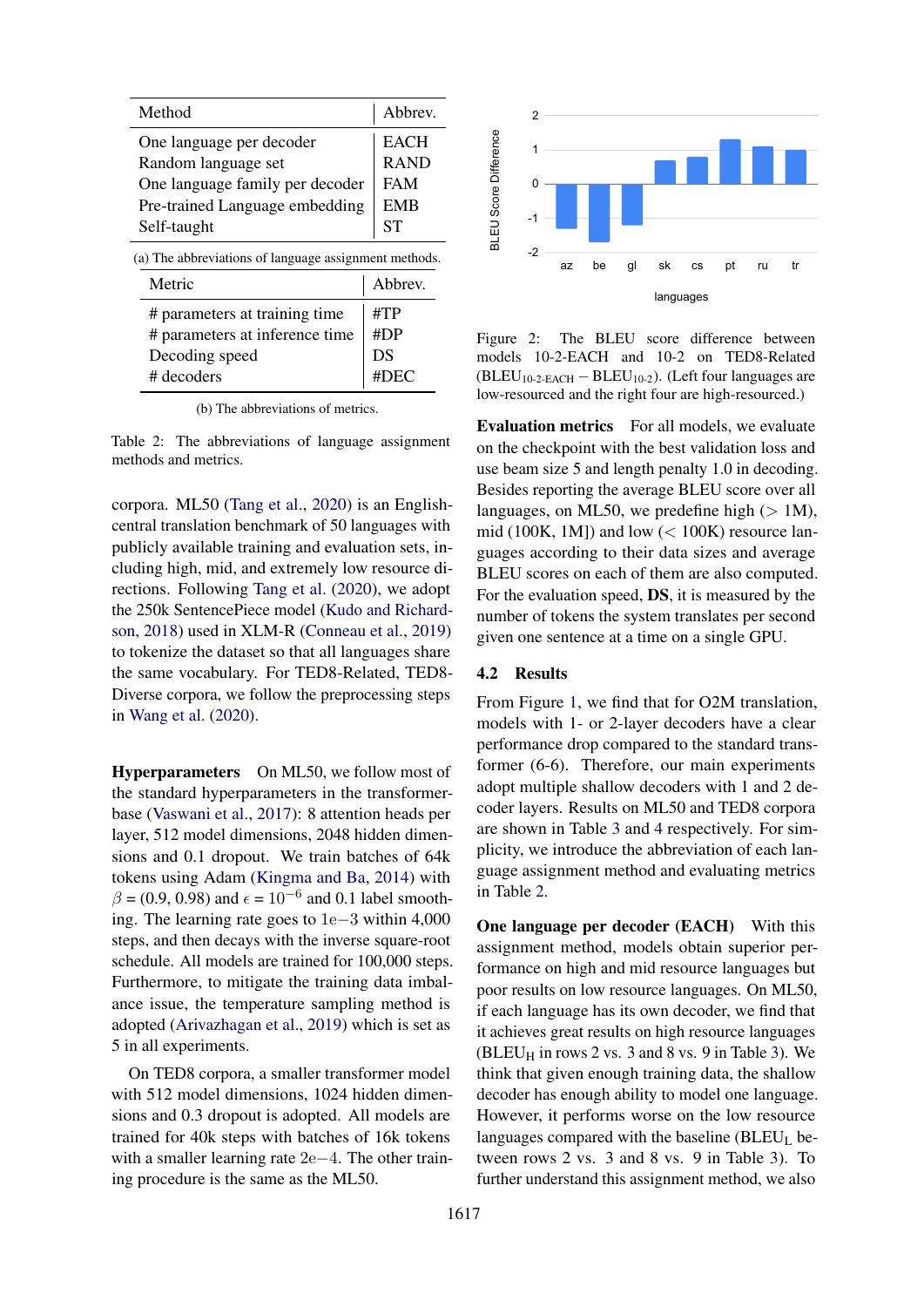<span id="page-5-0"></span>

| #  | Model          | <b>BLEU</b> | $BLEU_H$ | $BLEU_M$ | $BLEU_L$ | DS   | $\#TP(M)$ | #DP(M) | #Dec |
|----|----------------|-------------|----------|----------|----------|------|-----------|--------|------|
| 1  | $6-6$          | 19.68       | 19.60    | 18.99    | 20.34    | 1.0x | 172       | 172    | 1    |
| 2  | $11 - 1$       | 17.65       | 16.93    | 17.02    | 18.70    | 1.8x | 167       | 167    | 1    |
| 3  | $11-1-EACH$    | 17.83       | 19.18    | 18.32    | 16.47    | 1.8x | 368       | 167    | 49   |
| 4  | $11-1-RAND$    | 17.96       | 17.96    | 17.54    | 18.17    | 1.8x | 230       | 167    | 15   |
| 5  | $11 - 1 - FAM$ | 18.34       | 18.25    | 17.92    | 18.79    | 1.8x | 230       | 167    | 15   |
| 6  | $11 - 1$ -EMB  | 18.19       | 18.17    | 17.79    | 18.40    | 1.8x | 230       | 167    | 15   |
| 7  | $11 - 1 - ST$  | 18.47       | 18.31    | 18.02    | 18.79    | 1.8x | 230       | 167    | 15   |
| 8  | $10-2$         | 18.99       | 18.50    | 18.41    | 19.72    | 1.6x | 168       | 168    | 1    |
| 9  | $10-2-EACH$    | 18.93       | 21.45    | 19.42    | 16.78    | 1.6x | 572       | 168    | 49   |
| 10 | $10-2-RAND$    | 19.24       | 19.64    | 18.76    | 19.24    | 1.6x | 294       | 168    | 15   |
| 11 | $10-2$ -FAM    | 19.70       | 20.01    | 19.31    | 19.81    | 1.6x | 294       | 168    | 15   |
| 12 | $10-2$ -EMB    | 19.64       | 20.08    | 19.01    | 19.94    | 1.6x | 294       | 168    | 15   |
| 13 | $10-2-ST$      | 19.71       | 20.03    | 19.36    | 19.98    | 1.6x | 294       | 168    | 15   |

Table 3: Comparison among various models on ML50.  $BLEU_H$ ,  $BLEU_M$  and  $BLEU_L$  denote the average BLEU score over high, mid and low resource languages respectively. More notation information can be found in Table [2](#page-4-0)

<span id="page-5-1"></span>

|    |                |           |        | Related |      |             |           |        | Diverse |      |             |
|----|----------------|-----------|--------|---------|------|-------------|-----------|--------|---------|------|-------------|
| #  | Model          | $\#TP(M)$ | #DP(M) | #Dec    | DS   | <b>BLEU</b> | $\#TP(M)$ | #DP(M) | #Dec    | DS   | <b>BLEU</b> |
|    | $6-6$          | 64        | 64     |         | 1.0x | 16.75       | 66        | 66     |         | 1.0x | 20.60       |
| 2  | $11 - 1$       | 58        | 58     |         | 2.3x | 14.51       | 61        | 61     |         | 2.6x | 17.94       |
| 3  | $11-1-EACH$    | 80        | 58     | 8       | 2.3x | 14.81       | 83        | 61     | 8       | 2.6x | 18.68       |
| 4  | $11-1-RAND$    | 58        | 58     | 4       | 2.3x | 14.69       | 74        | 61     | 5       | 2.6x | 18.37       |
| 5  | $11 - 1 - FAM$ | 68        | 58     | 4       | 2.3x | 15.20       | 74        | 61     | 5       | 2.6x | 18.82       |
| 6  | $11 - 1 - EMB$ | 68        | 58     | 4       | 2.3x | 15.20       | 74        | 61     | 5       | 2.6x | 18.62       |
| 7  | $11 - 1 - ST$  | 65        | 58     | 3       | 2.3x | 15.04       | 74        | 61     | 5       | 2.6x | 18.64       |
| 8  | $10-2$         | 59        | 59     |         | 1.9x | 15.73       | 62        | 62     |         | 1.9x | 18.91       |
| 9  | $10-2$ -EACH   | 104       | 59     | 8       | 1.9x | 16.13       | 106       | 62     | 8       | 1.9x | 19.60       |
| 10 | $10-2-RAND$    | 78        | 59     | 4       | 1.9x | 16.04       | 87        | 62     | 5       | 1.9x | 19.23       |
| 11 | $10-2$ -FAM    | 78        | 59     | 4       | 1.9x | 16.88       | 87        | 62     | 5       | 1.9x | 20.25       |
| 12 | $10-2$ -EMB    | 78        | 59     | 4       | 1.9x | 16.88       | 87        | 62     | 5       | 1.9x | 19.98       |
| 13 | $10-2-ST$      | 78        | 59     | 4       | 1.9x | 16.71       | 87        | 62     | 5       | 1.9x | 20.03       |

Table 4: Translation speed and accuracy trade-off on TED8-Related and TED8-Diverse corpora. Notation information can be found in Table [2.](#page-4-0)

show the BLEU score differences between models 10-2 and 10-2-EACH on TED8-Related in Figure [2.](#page-4-1) The left three languages are relatively low resourced and their performance is lower than the baseline model in which all languages share one decoder<sup>[1](#page-5-2)</sup>. This also demonstrates that their decoders are not able to learn robust representations given a limited amount of training data. And decoders trained with high resource languages generate higher quality translations and we attribute this to the enough training data and no negative transfer effect when trained without other languages [\(Ari-](#page-8-7)

#### [vazhagan et al.,](#page-8-7) [2019\)](#page-8-7).

Random language set assignment (RAND) We find that random language set assignment slightly improve the performance over the baseline due to the sub-optimal knowledge transfer among languages in the same decoder. If each decoder handles a similar number of languages, it also slightly improve the performance compared to the model with one shared decoder (BLEU scores between rows 2 vs. 4 and 8 vs. 10 in Tables [3](#page-5-0) and [4\)](#page-5-1). We attribute this to that the shallow decoder performs better given fewer languages. This also demonstrates that one shallow decoder does not have enough capacity to model a large number of languages. However, compared to language family and embedding assignment methods, the random

<span id="page-5-2"></span> $1$ [Note that although sk is defined as a low resourced lan](#page-8-7)[guage in this dataset, the reason why language sk still have](#page-8-7) [slightly better result is that sk has 61.5k training data but the](#page-8-7) [other three low resource languages \(az, be, gl\) have less than](#page-8-7) [10k training sentence pairs.](#page-8-7)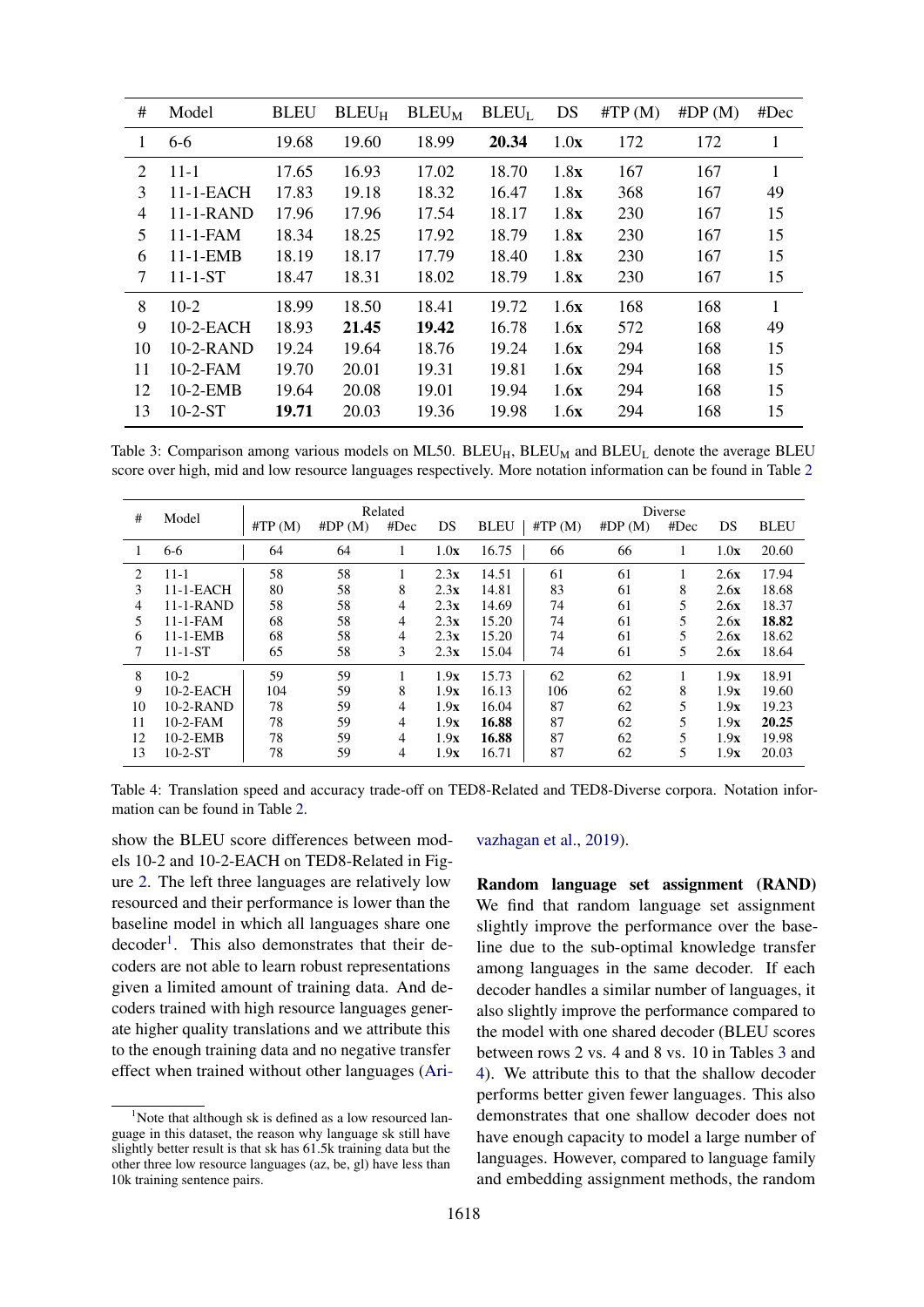<span id="page-6-0"></span>

Figure 3: The BLEU score difference between models 10-2-FAM and 10-2-EACH on TED8-Related  $(BLEU<sub>10-2-FAM</sub> - BLEU<sub>10-2-EACH</sub>)$ . (Left four languages are low-resourced and the right four are highresourced.)

language set method has lower translation quality, showing that how to assign target languages into these decoders is also crucial.

One language family per decoder (FAM) We group all languages into several groups according to their language families and assign each family to one shallow decoder. As a result, we have 15, 4, 5 language families in ML50, TED8-Related and TED8-Diverse corpora respectively. From the comparison between rows 2 vs. 5 and 8 vs 11 in Tables [3](#page-5-0) and [4.](#page-5-1) It is clear to find that language familybased decoders achieves better accuracy and maintain the low latency at the same time. Furthermore, for models with multiple 2-layer decoders, they achieve comparable performance with the model 6-6 and obtain around a 1.8 times speedup at inference time. We think the improvement is mainly coming from the better knowledge transfer among similar languages (in one language family). In order to understand this further, we plot the BLEU score difference between models 10-2-EACH and 10-2-FAM on TED8-Related in Figure [3.](#page-6-0)

We find that the major improvement of model 10-2-FAM over 10-2-EACH is from the low resource languages which means the high resource languages help their relevant low resource languages effectively.

#### Language embedding-based assignment (EMB)

For the fair comparison, languages are also grouped into the same number of language families according to language embeddings from the well-trained baseline model 6-6. Grouping results are listed in the Appendix [C.](#page-10-2) We first find that language embedding-based grouping method is able to group similar languages together, showing the ability of language embeddings to effectively capture language characteristics during training. For example, on TED8-Related, the language embedding achieve the same grouping result as the language family-based one shown in Table [1.](#page-3-0) The language embedding-based assignment method achieves similar results compared to the language family-based one and effectively improve the performance of the baseline model.

Self-taught language assignment (ST) In this method, the model tries to assign target languages to multiple decoders automatically and there is no need having any prior knowledge (linguistic families) or well-trained models (language embeddings). From the rows 7 vs. 2 and 13 vs. 8 in Tables [3](#page-5-0) and [4,](#page-5-1) our self-taught method improves around 1 BLEU score over the baseline. It also achieves similar results compared with the language family (embedding)-based language assignment methods, demonstrating the effectiveness of this method.

#### 5 Analysis and Discussion

### 5.1 Multiple decoders for various layer allocations

In our main experiments, we use multiple very shallow decoders (i.e., 1 and 2-layer decoders) because there is a clear performance drop when using a single decoder with this configuration for one-to-many translation compared with the standard transformer (6-6), and compared to deeper decoders, employing multiple 1- or 2-layer decoders keeps the number of parameters manageable at training time. Nevertheless, it will be meaningful to explore the effect of multiple decoders on various layer allocations. Considering the model size and tractable training time, we only conduct experiments on TED8 corpora and the results are shown in Figure [4.](#page-7-0) On each line (the same language assignment method), the deeper decoders achieve better performance and the shallower decoder has lower latency. Moreover, if we compare language family-based assignment and the baseline models, given the same decoding speed at inference time, the former one consistently improve the performance with the same decoding speed at inference time. And with the similar performance, e.g., 10-2-FAM and 6-6, our best multiple shallow decoder models have much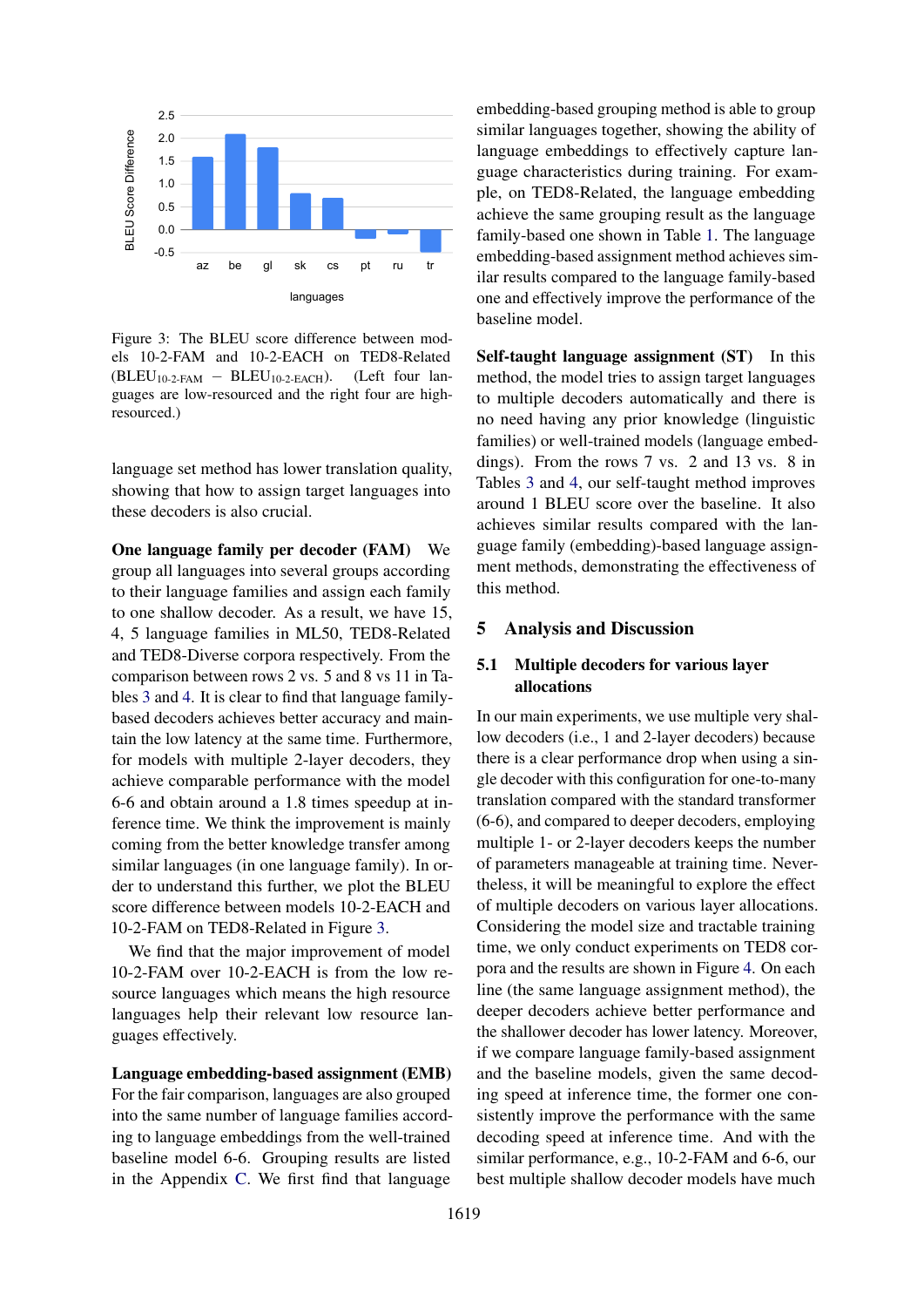<span id="page-7-0"></span>

Figure 4: Multiple decoders with various layer allocations of Transformer on ML50, TED8-Related and TED8- Diverse corpora. X-Y denotes X and Y layers in the encoder and decoder respectively. 'BASE' denotes the shared decoder model.

lower latency.

# 5.2 Speed-accuracy trade-off in multilingual machine translation

From the above experiments and findings, in the one-to-many translation, the DESD framework obtains superior speed-accuracy trade-off. For example, the model with 10 encoder layers and 2 decoder layers obtain slightly better accuracy and a 1.8x speedup.

Under the one-to-many setting, multiple shallow decoders are needed to mitigate the performance drop of the DESD model. And the crucial part is to group languages with similar features to one decoder to obtain the better knowledge transfer among languages (our FAM, EMB and ST methods). With this, our DEMSD model with multiple 2-layer decoder is capable of achieving similar performance and a 1.8x speedup compared to the standard transformer.

# <span id="page-7-1"></span>6 Related Work

Speed and accuracy are two important metrics to evaluate a machine translation system. In this work, we mainly discuss the transformer architecture [\(Vaswani et al.,](#page-9-1) [2017\)](#page-9-1). A number of works have explored various ways to improve its inference speed. [Kim et al.](#page-8-13) [\(2019\)](#page-8-13) adopt shallow decoder and layer trying to speed up the inference on CPUs. [Shi and Knight](#page-9-11) [\(2017\)](#page-9-11) and [Senellart et al.](#page-9-12) [\(2018\)](#page-9-12) employee vocabulary reduction to speed up the softmax layer. [Li et al.](#page-9-13) [\(2020\)](#page-9-13) employ a latent depth transformer model which prune layers during inference time to reduce the inference cost. There

are also some works optimizing attention computations to speed up the inference speed [\(Zhang et al.,](#page-9-14) [2018;](#page-9-14) [Kitaev et al.,](#page-9-15) [2020;](#page-9-15) [Katharopoulos et al.,](#page-8-14) [2020;](#page-8-14) [Chelba et al.,](#page-8-15) [2020\)](#page-8-15). Recently, [Kasai et al.](#page-8-8) [\(2020\)](#page-8-8) places more capacity to the encoder side and keep an extremely shallow (one-layer) decoder to achieve a superior speed-accuracy trade-off.

Multilingual neural machine translation (MNMT) is an attractive field recently [\(Firat](#page-8-4) [et al.,](#page-8-4) [2016;](#page-8-4) [Ha et al.,](#page-8-5) [2016;](#page-8-5) [Johnson et al.,](#page-8-6) [2017\)](#page-8-6) because MNMT tries to employ one model to translate more than one language pair, even including ones unseen during training (zero-shot translation). Knowledge transfer among languages boosts the performance of low-resource languages. However, many works [\(Arivazhagan et al.,](#page-8-7) [2019;](#page-8-7) [Zhang et al.,](#page-9-2) [2020;](#page-9-2) [Aharoni et al.,](#page-8-16) [2019\)](#page-8-16) have shown the capacity bottleneck of translation when modeling many languages. Therefore, before simply stacking more layers in the encoder and decoder, it is crucial to first understand how to balance the speed and accuracy given a fixed capacity budget. Therefore, in this work, we try to understand various capacity allocations to achieve the best speed-accuracy trade-off.

### 7 Conclusion

In this work, we study speed-accuracy trade-offs using various layer configurations for multilingual neural machine translation. We find that for manyto-one translation, deep encoder and shallow decoder (DESD) models improve decoding speed while maintaining translation quality with the same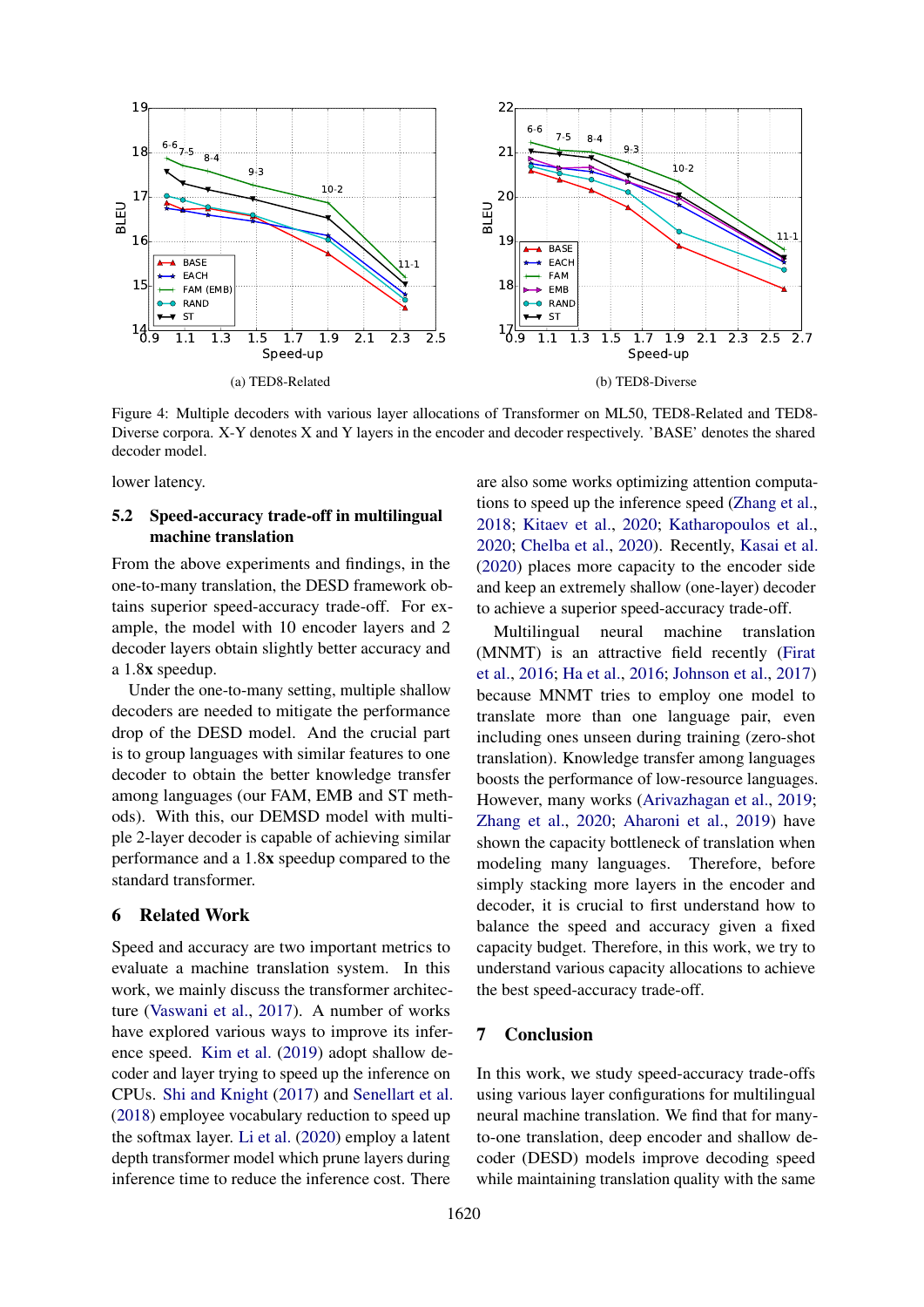model capacity. However, for one-to-many translation we do observe a drop in quality when the decoder depth is reduced. To mitigate the performance drop of DESD models in one-to-many translation, we proposed using a shared encoder and *multiple* shallow decoders (DEMSD). Our best DEMSD models with 2-layer decoders are capable of speeding up decoding by 1.8 times while achieving the same quality compared to a standard transformer.

Our work can be combined with techniques mentioned in Section [6](#page-7-1) such as optimized attention computation, vocabulary reduction, knowledge distillation, etc. We expect that these combinations will further improve the decoding speed and obtain a better speed-accuracy trade-off. This work can also be extended to other encoder-decoder applications beyond translation, such as question answering, dialogues, and so on. We will explore these directions in the future work.

### References

- <span id="page-8-16"></span>Roee Aharoni, Melvin Johnson, and Orhan Firat. 2019. Massively multilingual neural machine translation. In *Proceedings of the 2019 Conference of the North American Chapter of the Association for Computational Linguistics: Human Language Technologies, Volume 1 (Long and Short Papers)*, pages 3874– 3884.
- <span id="page-8-7"></span>Naveen Arivazhagan, Ankur Bapna, Orhan Firat, Dmitry Lepikhin, Melvin Johnson, Maxim Krikun, Mia Xu Chen, Yuan Cao, George Foster, Colin Cherry, et al. 2019. Massively multilingual neural machine translation in the wild: Findings and challenges. *arXiv preprint arXiv:1907.05019*.
- <span id="page-8-1"></span>Dzmitry Bahdanau, Kyunghyun Cho, and Yoshua Bengio. 2014. Neural machine translation by jointly learning to align and translate. *arXiv preprint arXiv:1409.0473*.
- <span id="page-8-15"></span>Ciprian Chelba, Mia Chen, Ankur Bapna, and Noam Shazeer. 2020. Faster transformer decoding: N-gram masked self-attention. *arXiv preprint arXiv:2001.04589*.
- <span id="page-8-0"></span>Kyunghyun Cho, Bart Van Merriënboer, Caglar Gulcehre, Dzmitry Bahdanau, Fethi Bougares, Holger Schwenk, and Yoshua Bengio. 2014. Learning phrase representations using rnn encoder-decoder for statistical machine translation. *arXiv preprint arXiv:1406.1078*.
- <span id="page-8-9"></span>Bernard Comrie. 1989. *Language universals and linguistic typology: Syntax and morphology*. University of Chicago press.
- <span id="page-8-12"></span>Alexis Conneau, Kartikay Khandelwal, Naman Goyal, Vishrav Chaudhary, Guillaume Wenzek, Francisco Guzman, Edouard Grave, Myle Ott, Luke Zettle- ´ moyer, and Veselin Stoyanov. 2019. Unsupervised cross-lingual representation learning at scale. *arXiv preprint arXiv:1911.02116*.
- <span id="page-8-3"></span>Daxiang Dong, Hua Wu, Wei He, Dianhai Yu, and Haifeng Wang. 2015. [Multi-task learning for mul](https://doi.org/10.3115/v1/P15-1166)[tiple language translation.](https://doi.org/10.3115/v1/P15-1166) In *Proceedings of the 53rd Annual Meeting of the Association for Computational Linguistics and the 7th International Joint Conference on Natural Language Processing (Volume 1: Long Papers)*, pages 1723–1732, Beijing, China. Association for Computational Linguistics.
- <span id="page-8-10"></span>Matthew S. Dryer and Martin Haspelmath, editors. 2013. *[WALS Online](https://wals.info/)*. Max Planck Institute for Evolutionary Anthropology, Leipzig.
- <span id="page-8-4"></span>Orhan Firat, Kyunghyun Cho, and Yoshua Bengio. 2016. Multi-way, multilingual neural machine translation with a shared attention mechanism. In *Proceedings of the 2016 Conference of the North American Chapter of the Association for Computational Linguistics: Human Language Technologies*, pages 866–875.
- <span id="page-8-2"></span>Jonas Gehring, Michael Auli, David Grangier, Denis Yarats, and Yann N Dauphin. 2017. Convolutional sequence to sequence learning. In *Proceedings of the 34th International Conference on Machine Learning-Volume 70*, pages 1243–1252.
- <span id="page-8-5"></span>Thanh-Le Ha, Jan Niehues, and Alexander Waibel. 2016. Toward multilingual neural machine translation with universal encoder and decoder. *arXiv preprint arXiv:1611.04798*.
- <span id="page-8-11"></span>Eric Jang, Shixiang Gu, and Ben Poole. 2016. Categorical reparameterization with gumbel-softmax. *arXiv preprint arXiv:1611.01144*.
- <span id="page-8-6"></span>Melvin Johnson, Mike Schuster, Quoc Le, Maxim Krikun, Yonghui Wu, Zhifeng Chen, Nikhil Thorat, Fernanda Viegas, Martin Wattenberg, Greg Corrado, ´ et al. 2017. Google's multilingual neural machine translation system: Enabling zero-shot translation. *Transactions of the Association for Computational Linguistics*, 5:339–351.
- <span id="page-8-8"></span>Jungo Kasai, Nikolaos Pappas, Hao Peng, James Cross, and Noah A Smith. 2020. Deep encoder, shallow decoder: Reevaluating the speed-quality tradeoff in machine translation. *arXiv preprint arXiv:2006.10369*.
- <span id="page-8-14"></span>A. Katharopoulos, A. Vyas, N. Pappas, and F. Fleuret. 2020. Transformers are rnns: Fast autoregressive transformers with linear attention. In *Proceedings of the International Conference on Machine Learning (ICML)*.
- <span id="page-8-13"></span>Young Jin Kim, Marcin Junczys-Dowmunt, Hany Hassan, Alham Fikri Aji, Kenneth Heafield, Roman Grundkiewicz, and Nikolay Bogoychev. 2019. [From](https://doi.org/10.18653/v1/D19-5632)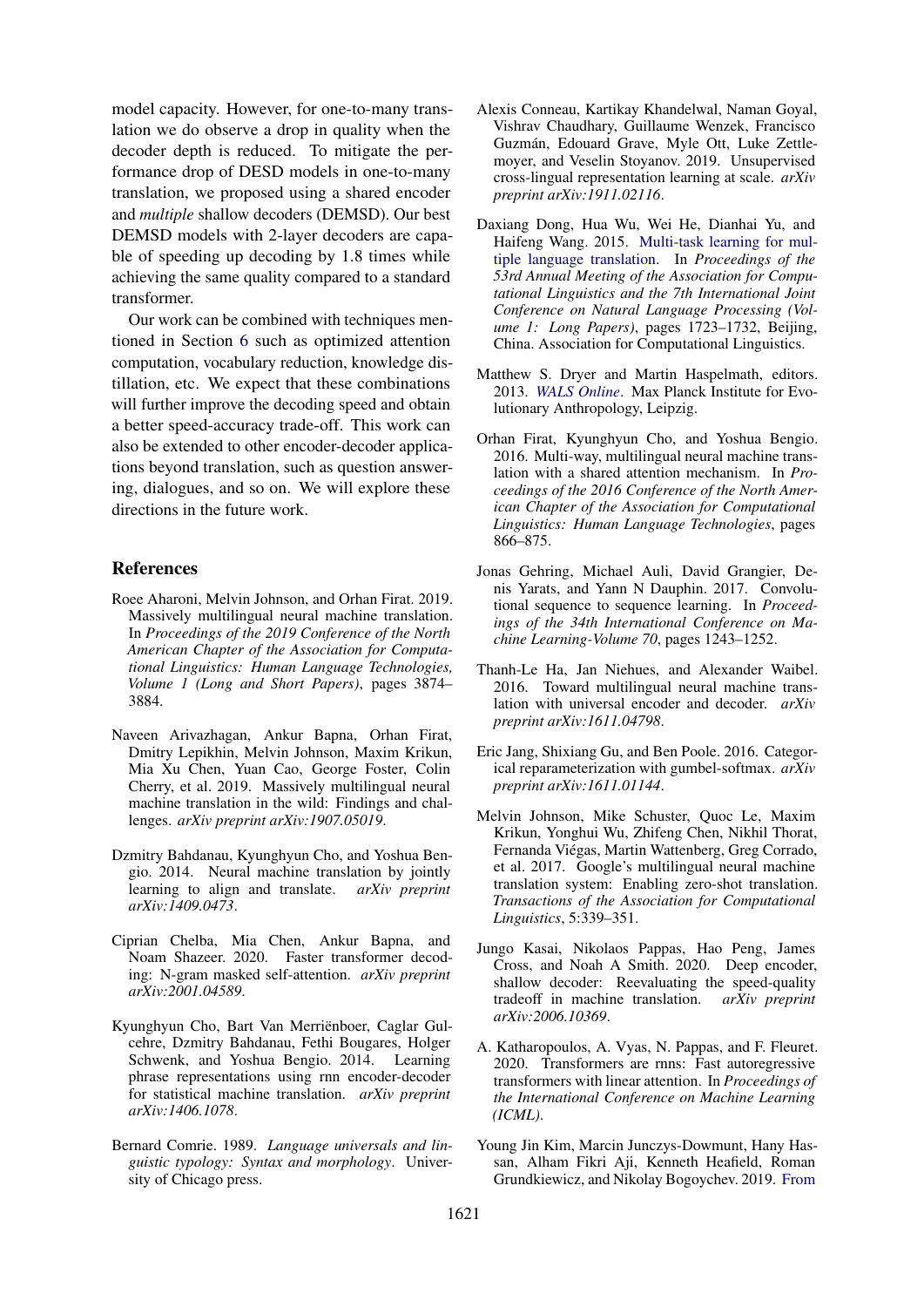[research to production and back: Ludicrously fast](https://doi.org/10.18653/v1/D19-5632) [neural machine translation.](https://doi.org/10.18653/v1/D19-5632) In *Proceedings of the 3rd Workshop on Neural Generation and Translation*, pages 280–288, Hong Kong. Association for Computational Linguistics.

- <span id="page-9-10"></span>Diederik P Kingma and Jimmy Ba. 2014. Adam: A method for stochastic optimization. *arXiv preprint arXiv:1412.6980*.
- <span id="page-9-15"></span>Nikita Kitaev, Łukasz Kaiser, and Anselm Levskaya. 2020. Reformer: The efficient transformer. *arXiv preprint arXiv:2001.04451*.
- <span id="page-9-9"></span>Taku Kudo and John Richardson. 2018. Sentencepiece: A simple and language independent subword tokenizer and detokenizer for neural text processing. In *Proceedings of the 2018 Conference on Empirical Methods in Natural Language Processing: System Demonstrations*, pages 66–71.
- <span id="page-9-8"></span>M Paul Lewis. 2009. *Ethnologue: Languages of the world*. SIL international.
- <span id="page-9-13"></span>Xian Li, Asa Cooper Stickland, Yuqing Tang, and Xiang Kong. 2020. Deep transformers with latent depth. *arXiv preprint arXiv:2009.13102*.
- <span id="page-9-7"></span>Kishore Papineni, Salim Roukos, Todd Ward, and Wei-Jing Zhu. 2002. Bleu: a method for automatic evaluation of machine translation. In *Proceedings of the 40th annual meeting of the Association for Computational Linguistics*, pages 311–318.
- <span id="page-9-12"></span>Jean Senellart, Dakun Zhang, Bo Wang, Guillaume Klein, Jean-Pierre Ramatchandirin, Josep Crego, and Alexander Rush. 2018. [OpenNMT system de](https://doi.org/10.18653/v1/W18-2715)[scription for WNMT 2018: 800 words/sec on a](https://doi.org/10.18653/v1/W18-2715) [single-core CPU.](https://doi.org/10.18653/v1/W18-2715) In *Proceedings of the 2nd Workshop on Neural Machine Translation and Generation*, pages 122–128, Melbourne, Australia. Association for Computational Linguistics.
- <span id="page-9-11"></span>Xing Shi and Kevin Knight. 2017. [Speeding up neu](https://doi.org/10.18653/v1/P17-2091)[ral machine translation decoding by shrinking run](https://doi.org/10.18653/v1/P17-2091)[time vocabulary.](https://doi.org/10.18653/v1/P17-2091) In *Proceedings of the 55th Annual Meeting of the Association for Computational Linguistics (Volume 2: Short Papers)*, pages 574–579, Vancouver, Canada. Association for Computational Linguistics.
- <span id="page-9-0"></span>Ilya Sutskever, Oriol Vinyals, and Quoc V Le. 2014. Sequence to sequence learning with neural networks. In *Advances in neural information processing systems*, pages 3104–3112.
- <span id="page-9-5"></span>Yuqing Tang, Chau Tran, Xian Li, Peng-Jen Chen, Naman Goyal, Vishrav Chaudhary, Jiatao Gu, and Angela Fan. 2020. [Multilingual translation with exten](http://arxiv.org/abs/2008.00401)[sible multilingual pretraining and finetuning.](http://arxiv.org/abs/2008.00401)
- <span id="page-9-1"></span>Ashish Vaswani, Noam Shazeer, Niki Parmar, Jakob Uszkoreit, Llion Jones, Aidan N Gomez, Łukasz Kaiser, and Illia Polosukhin. 2017. Attention is all you need. In *Advances in neural information processing systems*, pages 5998–6008.
- <span id="page-9-4"></span>Qiang Wang, Bei Li, Tong Xiao, Jingbo Zhu, Changliang Li, Derek F Wong, and Lidia S Chao. 2019. Learning deep transformer models for machine translation. *arXiv preprint arXiv:1906.01787*.
- <span id="page-9-6"></span>Xinyi Wang, Yulia Tsvetkov, and Graham Neubig. 2020. Balancing training for multilingual neural machine translation. *arXiv preprint arXiv:2004.06748*.
- <span id="page-9-3"></span>Biao Zhang, Ivan Titov, and Rico Sennrich. 2019. Improving deep transformer with depth-scaled initialization and merged attention. *arXiv preprint arXiv:1908.11365*.
- <span id="page-9-2"></span>Biao Zhang, Philip Williams, Ivan Titov, and Rico Sennrich. 2020. Improving massively multilingual neural machine translation and zero-shot translation. *arXiv preprint arXiv:2004.11867*.
- <span id="page-9-14"></span>Biao Zhang, Deyi Xiong, and Jinsong Su. 2018. [Accel](https://doi.org/10.18653/v1/P18-1166)[erating neural transformer via an average attention](https://doi.org/10.18653/v1/P18-1166) [network.](https://doi.org/10.18653/v1/P18-1166) In *Proceedings of the 56th Annual Meeting of the Association for Computational Linguistics (Volume 1: Long Papers)*, pages 1789–1798, Melbourne, Australia. Association for Computational Linguistics.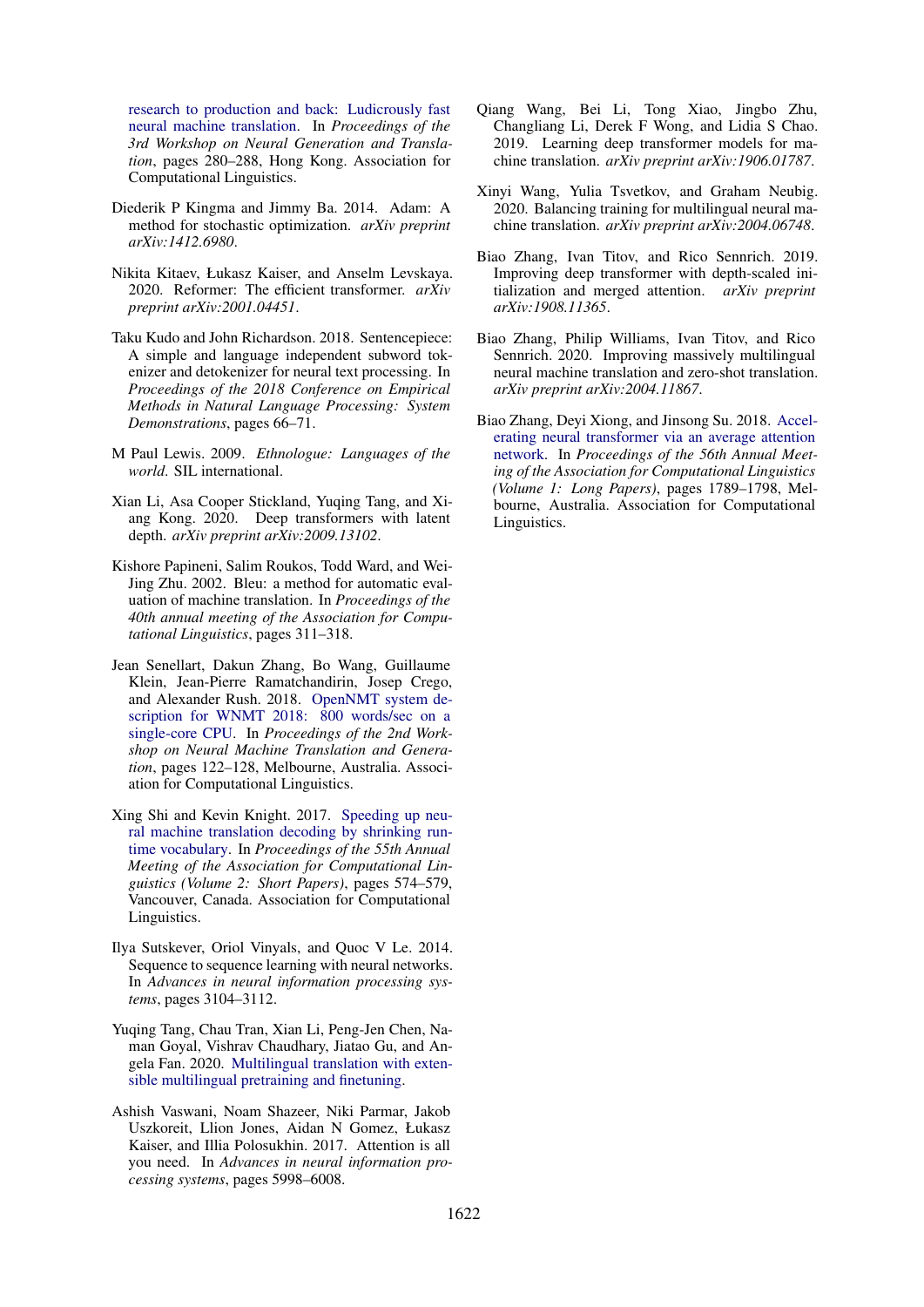<span id="page-10-3"></span>

| Language Family     | Languages  |
|---------------------|------------|
| <b>INDO-IRANIAN</b> | hi, hr     |
| <b>SLAVIC</b>       | mk, bs, bg |
| <b>KOREAN</b>       | ko         |
| <b>HELLENIC</b>     | el         |
| <b>ROMANCE</b>      | fr         |

Table 5: Language families in the TED8-Related corpus.

### <span id="page-10-0"></span>A Training details of DESD model

In order to explore how DESD models work on multilingual machine translation, we train transformerbased models with various layer allocations on three multilingual machine translation corpora, ML50, TED8-Related and TED8-Diverse. For the fair comparison, the training process is the same across all models.

On ML50, we employ the standard transformerbase model: 8 attention heads per layer, 512 model dimensions, 2048 hidden dimensions and 0.1 dropout. All models are trained for 100,000 with batches of 64k tokens using Adam and 0.1 label smoothing. The learning rate goes to 1e−3 within 4,000 steps,and then decays with the inverse square-root schedule.

On TED8 corpora, following [\(Wang et al.,](#page-9-6) [2020\)](#page-9-6), a smaller transformer model is adopted, i.e., 4 attention heads per layer, 512 model dimensions, 1024 hidden dimensions and 0.3 dropout. All models are trained for 40,000 with batches of 16k tokens using Adam and 0.1 label smoothing. The learning rate goes to 2e−4 within 4,000 steps, and then decays with the inverse square-root schedule.

#### <span id="page-10-1"></span>B Language family assignment results

In Table [5,](#page-10-3) we show the language family-based assignment result on TED8-Diverse. Since this corpus is collected without considering relatedness, some groups just have one language. But its multiple decoders model improves the accuracy, showing the effectiveness of this method.

The language families in ML50 is shown in Table [6.](#page-10-4)

# <span id="page-10-2"></span>C Language embedding assignment results

On TED8-Related, we obtain the same language assignment results as the language family-based one.

<span id="page-10-4"></span>

| Language Family      | Languages                      |
|----------------------|--------------------------------|
| DRAVIDIAN            | ta, ml, te, vi                 |
| <b>GERMANIC</b>      | de, nl, sv, af                 |
| <b>INDO-ARYAN</b>    | hi, si, ne, ar, ur, mr, gu, bn |
| <b>IRANIAN</b>       | ps, fa                         |
| <b>CHINESE</b>       | zh                             |
| <b>BALTIC</b>        | 1v                             |
| <b>AUSTROASIATIC</b> | km, id, xh, he                 |
| <b>JAPONIC</b>       | 1a                             |
| <b>KOREANIC</b>      | ko                             |
| KRA-DAI              | th, my                         |
| <b>POLLSH</b>        | pl                             |
| <b>ROMANCE</b>       | fr, es, lt, ro, it, pt, gl     |
| <b>SLAVIC</b>        | ka, mn, cs, ru, hr, uk, mk, sl |
| TURKIC               | tr, kk, az                     |
| URALIC               | fi, et                         |

Table 6: Language families in the TED8-Related corpus.

On TED8-Diverse, the result of language embedding assignment is pretty similar to the language family assignment result (Table [7.](#page-10-5) The only difference is that language bg is grouped with language mk. We think this is because the language embedding not only contains the linguistic feature but the data feature as well.

<span id="page-10-5"></span>

|                | Group Id   Languages |
|----------------|----------------------|
| 0              | hi, ko               |
|                | mk, bg               |
| $\overline{c}$ | ko, bs               |
| 3              | el                   |
|                | fr                   |

Table 7: Language embedding-based language assignment result on the ML50 corpus.